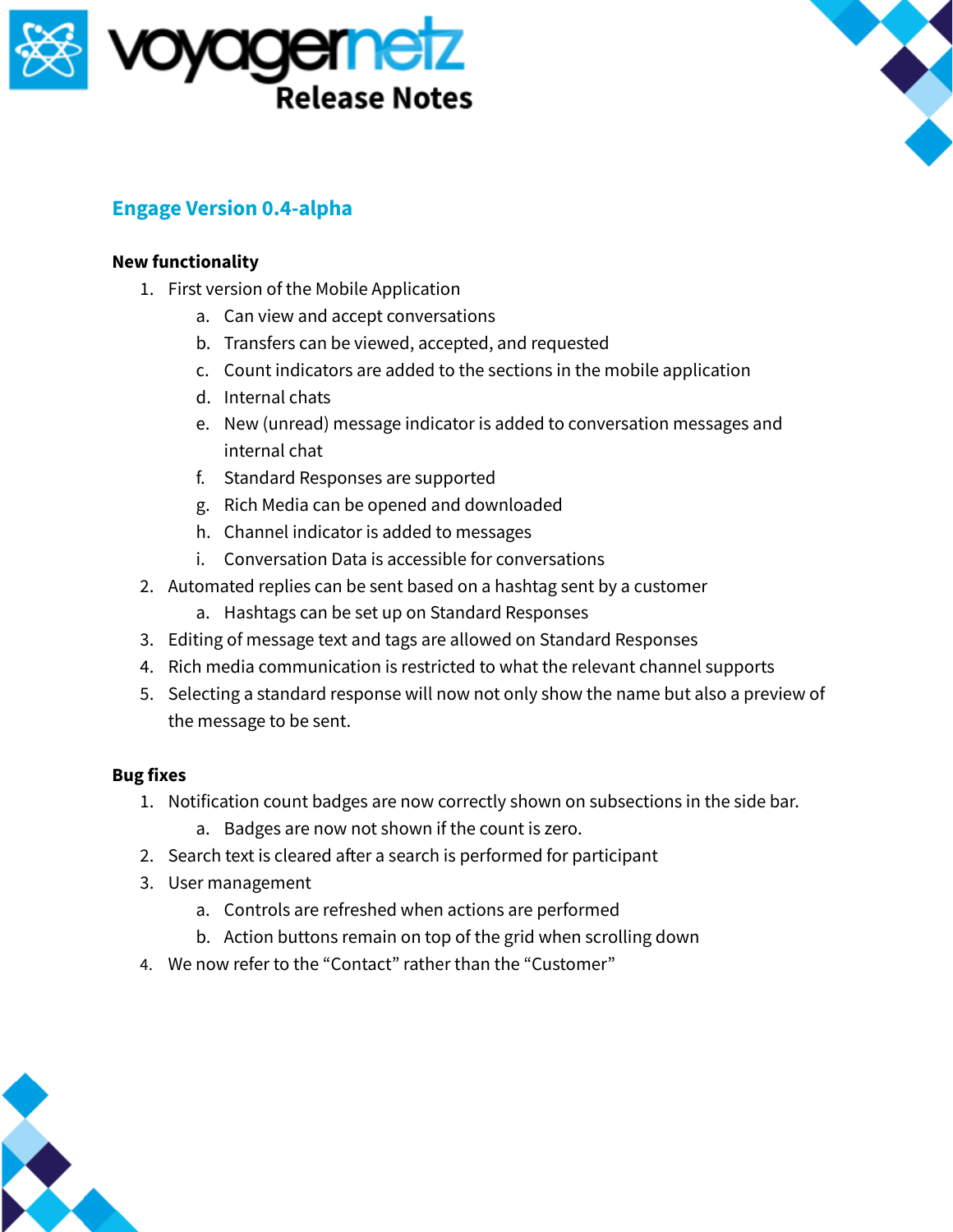



# **Engage Version 0.3-alpha**

## **New functionality**

- 1. Notes supports Rich Media
- 2. Facebook Messenger supports Rich Media

### **Bug fixes**

- 1. Solved the Firebase error when the application loads leaving the page blank.
- 2. The history often did not show until the arrows were clicked a couple times.
- 3. Outcomes did not show in the selection list on closing a conversation
- 4. Dashboards showed empty labels and seemed interactive
- 5. Edit was removed from Outcomes and Standard responses to preserve data integrity for reporting
- 6. Role selection when creating a user always defaulted to "new"
- 7. Redundant calls to update the Info Center were removed.